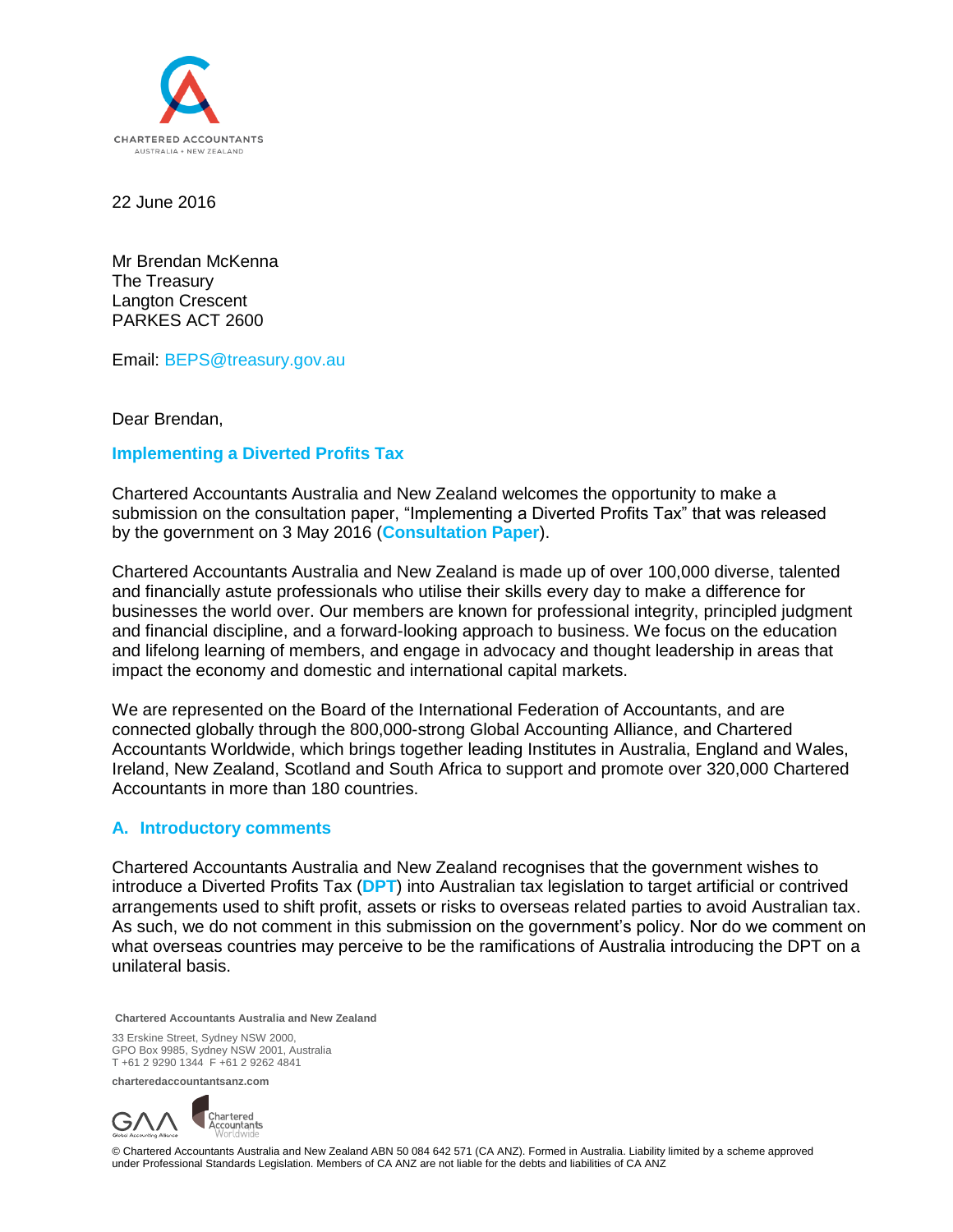We observe that the Consultation Paper, intended as a brief outline of what will be a highly complex piece of law prior to its further development, is very preliminary. In our view there are many unresolved issues, and unresolved examples in the Consultation Paper. Therefore, after this first round of input, Treasury should develop and release a more detailed policy implementation paper for consultation and detailed policy finalisation, before drafting commences on the DPT.

# **1. Existing legislation**

We believe it is important for the proposed changes to be viewed in the context of existing provisions in Australia's tax legislation.

Firstly, Australia already has robust transfer pricing rules that were generally brought in line with the 2010 OECD Transfer Pricing Guidelines (**TPG**) with the enactment of Subdivisions 815-B, 815-C and 815-D of the *Income Tax Assessment Act 1997* (**ITAA 1997**). Moreover the government recently announced its intention to adopt the changes to the TPG regarding Actions 8 to 10 of the G20/OECD Base Erosion and Profit Shifting (**BEPS**) project from 1 July 2016. This will further strengthen those rules.

Secondly, an important difference between the Australian and UK transfer pricing rules is that our legislation already can allow the Commissioner to substitute the actual conditions with the arm's length conditions in certain situations to 'reconstruct' a transaction. Our understanding is that the UK rules lack that feature. As such, introduction of the UK DPT last year filled a gap in those rules.

We highlight therefore that, given the broad scope of Australia's transfer pricing laws and their expansion by reference to broader TPG effective from 1 July 2016, we challenge the added value arising from the DPT.

We do appreciate that the ATO can experience difficulties where a taxpayer does not co-operate in regard to transfer pricing disputes. Having the proposed DPT running parallel to Subdivision 815, setting the DPT at 40 per cent and requiring the DPT to be paid upfront will provide a powerful incentive for entities to co-operate with the ATO to resolve transfer pricing issues.

That is why we think that the proposed DPT should be confined to circumstances involving "artificial or contrived activities" and where the entity does not cooperate with the ATO.

We would expect then that the proposed DPT provisions will be used very sparingly. If our understanding is correct, we believe this needs to be clearly articulated in the statute introducing the DPT and the explanatory memorandum (EM) accompanying the bill.

# **2. Working with others to promote inbound investment and economic growth**

We hear from various sources complaints that the international tax integrity rules will increase the risks associated with investing into Australia, and that negotiated tax outcomes will become the norm for large multinational companies which invest here.

**charteredaccountantsanz.com** Whilst we think it too early to judge whether such concerns are valid, we think the ATO should work closely with other government agencies – such as the Australian Trade and Investment Commission and the Department of Foreign Affairs and Trade – to coordinate the messaging to

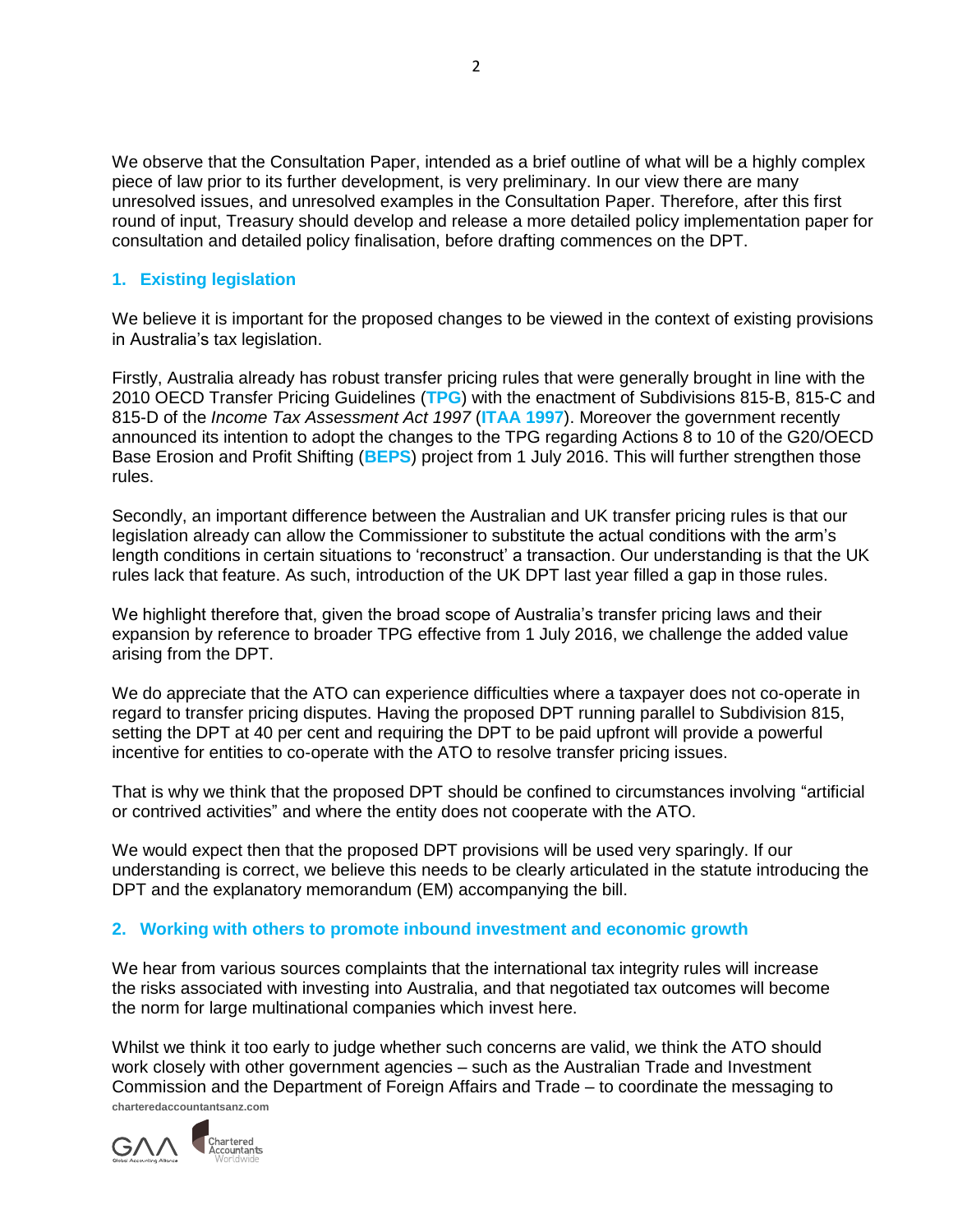foreign investors about the tax aspects of investing in Australia and commit to further streamlining its processes for inbound investors (e.g. gaining private tax rulings on structures, advance pricing agreements etc). We also believe that the ATO should engage with relevant non-government organisations which promote trade with Australia, particularly the American Chamber of Commerce in Australia in the context of the MAAL and DPT.

As a trans-Tasman organisation, we are greatly impressed by the "New Zealand Inc" approach to achieving the Government's objectives for growing the New Zealand economy, one which involves whole-of-government support from *all* agencies, including Inland Revenue. We regard the ATO as a key player in similarly advancing the cause of inbound Australian investment.

# **B. Clarification of key concepts**

In our view, a number of key concepts used in the Consultation Paper require further development.

# **1. Effective tax mismatch requirement**

## *Criteria – tax liability*

Chartered Accountants ANZ considers that the effective tax mismatch requirement as currently proposed results in the required tax rate in the counterparty's jurisdiction to be far too high. This is a consequence of Australia's relatively high corporate tax rate of 30%.

An effective tax mismatch will arise where an Australian taxpayer has a cross-border transaction where the increased tax liability of the counterparty is less than 80% of the corresponding reduction in the Australian tax liability. Taking a simple case as an example, this test will not be satisfied where the corporate tax rate in the counterparty's jurisdiction is less than 24%.

According to the 34 countries listed in the OECD corporate tax database<sup>1</sup>, there are 14 countries listed which have current corporate tax rates of less than 24%. KPMG Tax Rates online<sup>2</sup>, shows the average corporate tax rate in Asia for 2016 as 22.59% and that in Europe is 20.12%. As an example, the UK's current corporate tax rate is 20%, so the required tax rate to escape the UK DPT is 16%. Moreover, the UK government announced in the 2016 Budget that it intends to decrease the UK corporate tax rate further to 17% in 2020.

This reflects the trend for moving to more competitive rates and reducing reliance on corporate tax receipts by governments<sup>3</sup>.

**charteredaccountantsanz.com** <http://www.treasury.gov.au/PublicationsAndMedia/Newsroom/Speeches/2015/Rob-Heferen-20150427>



 $\overline{a}$ 

<sup>1</sup> [https://stats.oecd.org/Index.aspx?DataSetCode=TABLE\\_II1](https://stats.oecd.org/Index.aspx?DataSetCode=TABLE_II1) Accessed on 15 June 2016..

<sup>2</sup> <https://home.kpmg.com/xx/en/home/services/tax/tax-tools-and-resources/tax-rates-online.html> Accessed 15 June 2016.

<sup>&</sup>lt;sup>3</sup> See for example transcript of speech by Rob Heferen (Head of Treasury Revenue Group), "Looking forward 100 years: Where to for income tax?" Diagram 10.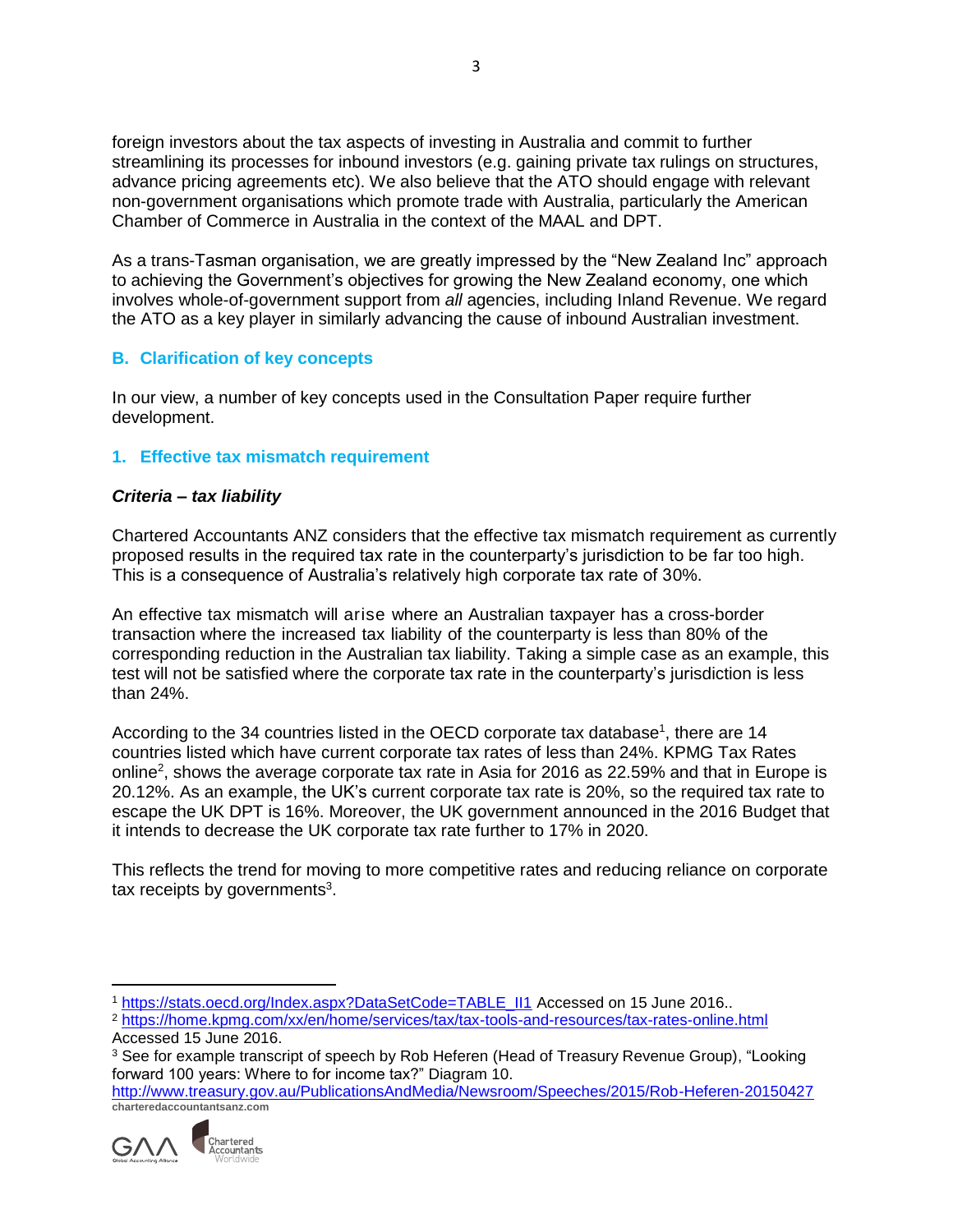For the sake of completeness, we note that the average corporate tax rates are higher in North America (33.25%) and Latin America (26.85%)<sup>4</sup>.

Although the government announced in the Budget 2016-17 that it intends to reduce the corporate tax rate in Australia, the reduction for corporates with turnover of \$1b or more will not commence until 2023-24 (to 27.5% per cent). The rate will eventually decrease to 25% from 2026-27. However these proposals are too far off and politically uncertain to be helpful for the matter at hand.

In summary, as currently proposed, we think that too many transactions will pass this first requirement of the DPT making this gateway far too broad.

So, any income generated in any company in any country with a less than 24% corporate tax rate requires detailed qualitative analysis of the complex concepts and risks inherent in the DPT proposal.

We see possible options to address this as follows:

- 1. Reduce the required percentage of the increased tax liability of the counterparty to a lesser percentage than 80% – say to 60% of the corresponding reduction in the Australian tax liability.
- 2. Rather than using the relatively high Australian corporate tax liability/tax rate as the base rate for the 80% benchmark, the OECD average corporate tax rate could be used<sup>5</sup>.

#### *Criteria - Other considerations*

Further development of the effective mismatch requirement is needed as the Consultation Paper does not adequately address relevant factors. In particular, Example 1 and paragraph 24 only consider the tax position of Company B rather the looking at the tax paid in a global sense. For instance, the profits of Company B might be attributed to the parent company in a high tax jurisdiction under CFC rules.

Although the Consultation Paper contemplates the offshore recipient having losses (at paragraph 26), it seems not to have considered the scenario where the Australian payer has available tax losses. As there is no tax reduction, it would appear that the DPT is not triggered which we presume is not the intended outcome.

These matters can be addressed during the next stage of consultation which we recommend is through the development of a more detailed policy implementation paper (as stated above).

<sup>4</sup> As in Note 2 above.

 $\overline{\phantom{a}}$ 



<sup>5</sup> <http://stats.oecd.org/Index.aspx?QueryId=58204>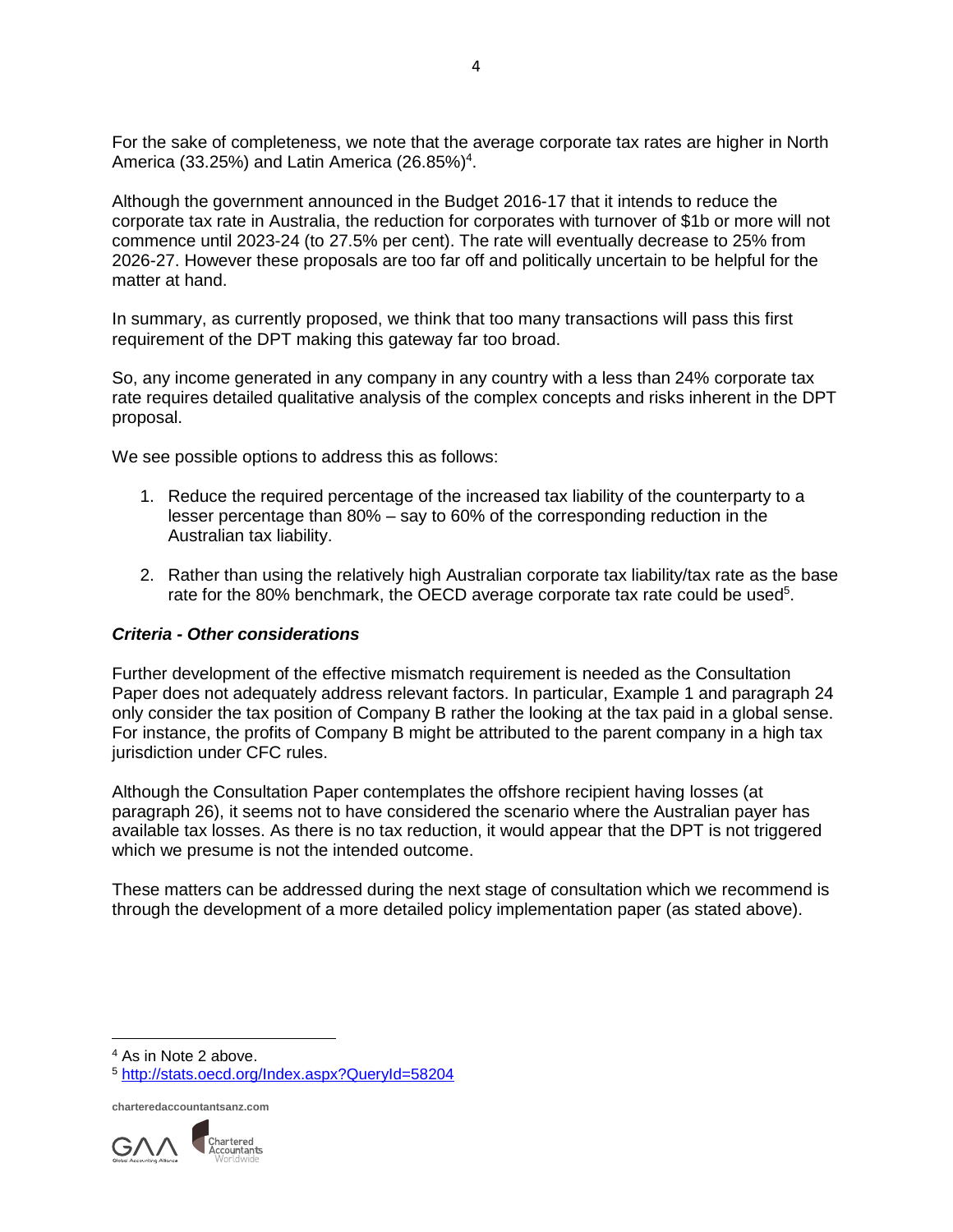## *Problems with the DPT from UK experience*

We understand that the 80 per cent requirement in the UK DPT rules does not operate properly in situations where the foreign entity whose foreign tax rate is being tested in the UK may not be the actual taxpayer in the other jurisdiction. Examples include when the counterparty is:

- (i) A US see through entity or
- (ii) Where the transaction is with a subsidiary member of a consolidated group such as one in Australia where another member of the group is paying the tax.

This should be borne in mind by Treasury in devising Australia's DPT provisions.

### **2. Insufficient economic substance test**

If the transaction results in an effective tax mismatch, the second gateway involves determining whether there is insufficient economic substance "based upon whether it is *reasonable to conclude based on the information available at the time to the ATO* that the transaction(s) was designed to secure the tax reduction". *[Emphasis added*]

The Consultation Paper provides inadequate detail on the calculation of this important concept. It would be useful if the more detailed policy overview which will drive the eventual drafting of the law, and then the Explanatory Memorandum (EM), could provide some guidance in the form of practical examples on the type of information that might lead to this conclusion.

### *Designed to secure a tax reduction - purpose*

The insufficient economic substance test hinges on whether the transaction was "designed to secure the tax reduction". This is a term that was already used elsewhere in UK tax legislation. However, if this terminology is adopted it would introduce another purpose test to those in Part IVA of the *Income Tax Assessment Act 1936* in addition to the current:

- Sole or dominant purpose
- More than an incidental purpose (as in Section 177EA), and
- One of the principal purposes, as is the case for the recently introduced provisions for the Multilateral Tax Avoidance Law (MAAL) in section 177DA.

In our view, Treasury should consider utilising one of the existing tests as there is already guidance and case law on their interpretation. Introducing a fourth test solely for the DPT would introduce unnecessary uncertainty.

#### *Non-tax financial benefit*

We are unsure of how the non-tax financial benefit of a transaction would be demonstrated to exceed the financial benefit of the tax reduction. The Consultation Paper provides inadequate detail on the calculation of this important concept. It would be very useful for some examples to be developed and included in the draft EM to clarify this.

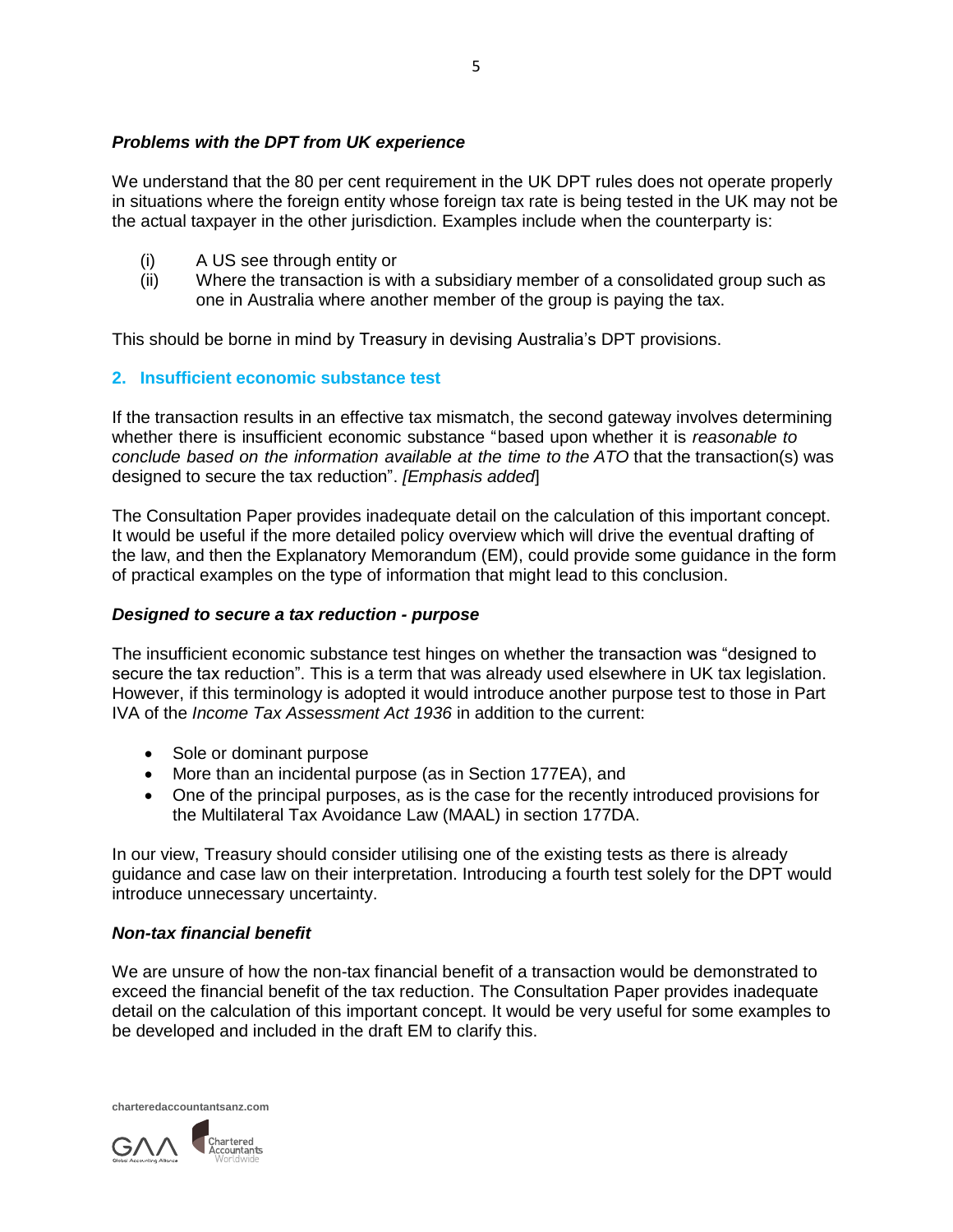## *Timing of substance determinations*

Further development is needed in respect of what point in time the insufficient economic substance test should be applied. For example a transaction to transfer IP similar to that in Appendix 3B may have been done in an earlier year when there was insufficient substance in Foreign Co A but at the time the royalty is paid Foreign Co A has sufficient economic substance.

And what is the position if the foreign entity was established with significant economic substance but its operations have since varied? We would expect that the determination might be that the transaction was not designed with the requisite purpose at inception. However this needs to be clearly articulated for the proposal to operate efficiently.

This latter example raises the issue of whether it is intended that every foreign transaction and structure, even if created say 20 years ago, must be re-examined for potential DPT impact. Clarification on this issue is required.

# **3. Diverted profits amount**

Except in cases involving inflated expenditure, the provisional DPT amount will be based on the "best estimate of the diverted profit that can reasonably be made by the ATO at that time".

We recommend that some guidance is provided ideally in the EM to explain how the "best estimate" will be determined by the ATO. Examples should cover situations where there are a range of possible scenarios and the factors that the ATO will consider when choosing the best estimate.

## *Carve-out – high tax jurisdiction*

Where the counterfactual would have been a payment to an entity in a high tax jurisdiction, rather than to the actual low tax jurisdiction, of "the same type and for the same purposes" the UK DPT legislation provides a carve-out (section 85: calculation by reference to the relevant alternative provision)<sup>6</sup>. We strongly recommend that a similar carve-out be provided in Australia's DPT legislation.

## *DPT Assessment Administrative procedures, inadequate timelines, governance*

Chartered Accountants ANZ is concerned that the proposed structure of the DPT outlined in the Consultation Paper provides inadequate protection for taxpayers in legitimate cases from the power which will be available to the ATO as the administrators.

In particular we note the proposed:

 Ability for the ATO to determine that there is insufficient consideration in a relevant scenario and impose an automatic 30% profit component which will be subject to a 40%

**charteredaccountantsanz.com**



 $\overline{\phantom{a}}$ 

<sup>6</sup> HMRC Diverted Profits Tax Guidance, November 2015, section 1138.

[https://www.gov.uk/government/uploads/system/uploads/attachment\\_data/file/480318/Diverted\\_Profits\\_T](https://www.gov.uk/government/uploads/system/uploads/attachment_data/file/480318/Diverted_Profits_Tax.pdf) [ax.pdf](https://www.gov.uk/government/uploads/system/uploads/attachment_data/file/480318/Diverted_Profits_Tax.pdf)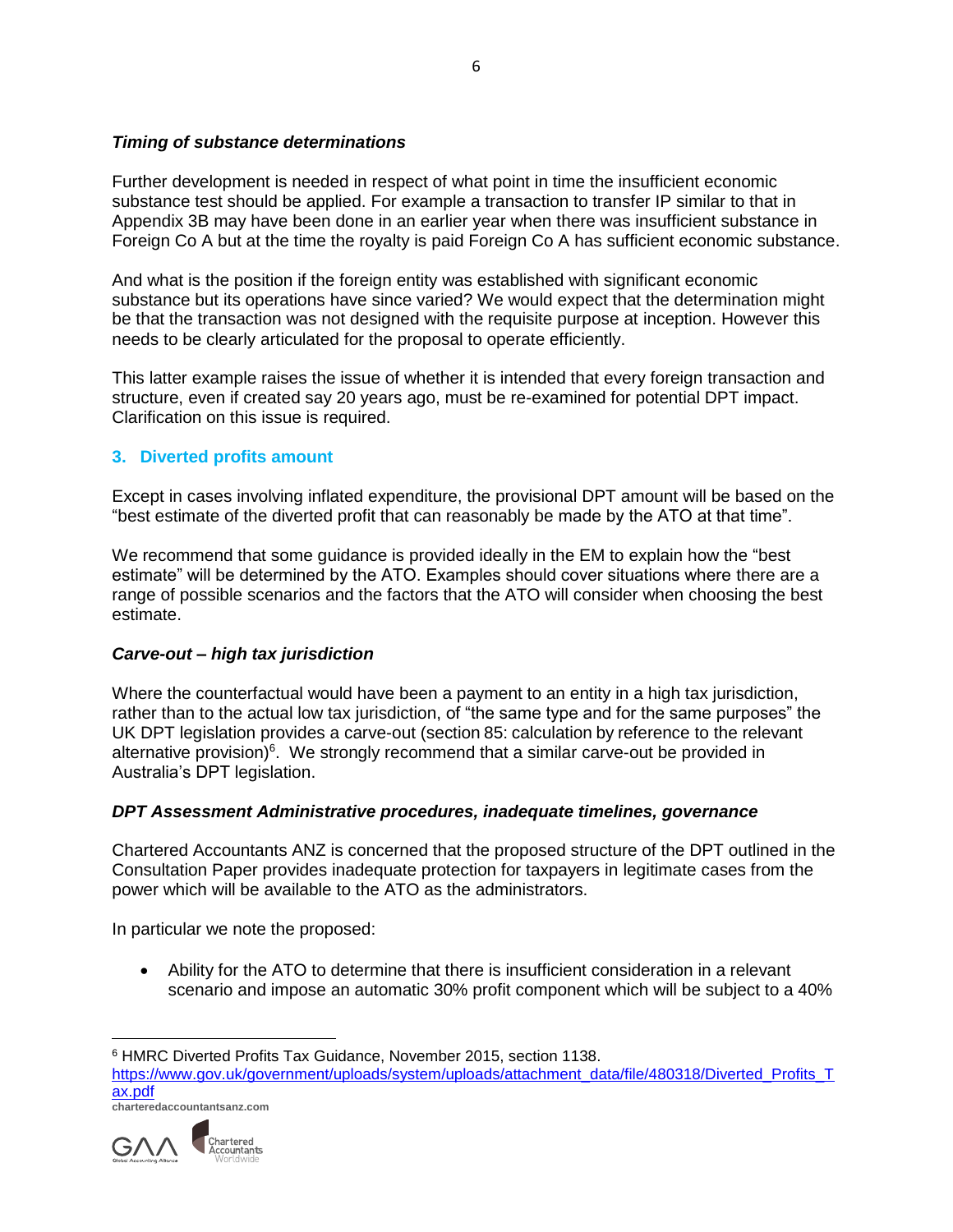DPT, with a 12% of gross tax rate on the basis of apparently minimal information (paragraph 32);

- A very short 60 day time period for taxpayers to make representations about the initial provisional DPT determinations by the ATO (paragraph 46)
- The very limited 30 days for the ATO to issue final DPT determinations (paragraph 47) with then a requirement for the taxpayer to pay the cash amount of the DPT;
- A very limited 30 day capacity for taxpayers to challenge ATO final determinations of the DPT amount after completion of the standard review procedures (paragraph 50).

In addition, we submit that the experience of the MAAL has demonstrated that there is an inevitable learning phase in the early period of implementation of a new law.

### *Governance required*

We note that in similar sensitive scenarios, such as the management of tax disputes, the ATO has introduced processes to increase governance around ATO settlements and case selection for litigation. This includes seeking input from two former Federal Court judges.

As we see it these processes introduced by the ATO, in response to public concern from different perspectives about the conduct of the litigation program, reflect the need for a higher level of governance and probity around ATO litigation decisions.

We submit that in much the same way there is a need for a higher level of governance around the implementation of the DPT than would arise if the decisions were able to be made simply by ATO audit teams or members of the ATO international tax group. In this respect we query whether there ought to be a requirement for ATO officers to take a possible DPT assessment to independent review before it is issued. We think this would be a good safeguard especially at first when the provisions are being "bedded down".

## **4. Exemptions for financial arrangements**

The UK DPT legislation provides for a number of exemptions. In general terms, financial arrangements such as hedges or loans and debts (so-called "excepted loan relationship outcomes") are carved out in the UK DPT legislation.

The Consultation Paper, on the other hand, implies that a similar exemption would not be available under the proposed rules. It contemplates that the thin capitalisation safe harbour debt levels will stand. It is unclear whether the pricing of the debt is taken into account when determining the DPT assessment or, as we surmise, that the DPT might operate in situations not covered by the thin capitalisation safe harbour rules (that is where the arm's length debt test is relied upon).

We submit that to overlay the DPT onto Australia's thin capitalisation rules which already have an overlay of Australia's transfer pricing rules is excessive and a similar UK-style exemption should apply. If not, the reasons for the inclusion should be set out in the detailed implementation paper which will inform the detailed design of the DPT.

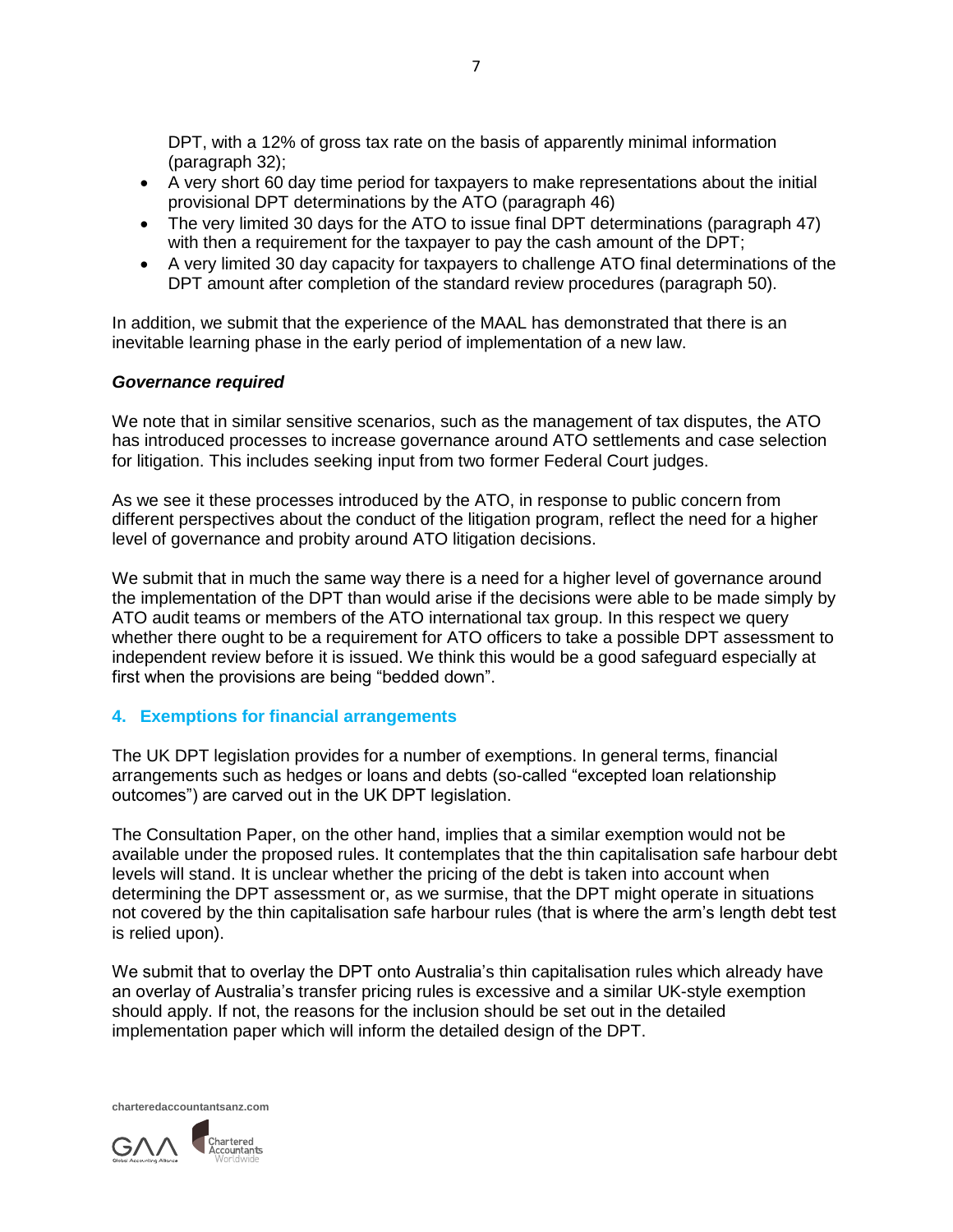#### **5. Other exemptions**

An effective tax mismatch is exempt under the UK DPT rules if it arises from payments made to charities, pension schemes, persons exempt from tax by reason of sovereign immunity and certain widely held offshore funds. We recommend that a similar exemption be provided in the proposed DPT rules.

## **C. Administrative guidance**

As with implementation of MAAL, being essentially one limb of the UK DPT, the ATO will be called upon to provide guidance on various interpretative matters relating to the DPT.

We are pleased that the ATO will be developing guidance contemporaneously with the DPT legislation.

The current examples in the Consultation Paper are simplistic so they provide limited guidance. For instance, the example of a reconstruction scenario in Appendix B2 does not contemplate the scenario that Parent Co would have held the asset and leased it to Australia Co. This might also be a reasonable alternative/counterfactual rather than Parent Co providing equity funds to Australia Co to purchase the asset. The lease payment made by the Australian company might have been no different under this scenario.

It is noteworthy that when HMRC reissued its guidance on the UK DPT last November, considerable work had been done around the examples so as to give more meaningful guidance. The ATO is likely to leverage off this material to prepare guidance in an Australian context.

#### **1. ATO high and low risk calibration**

The consultation paper states that the ATO will not expose low risk transactions to the DPT.

However given the extreme uncertainty of the proposal it will be of major importance for taxpayers to understand clearly if they are high risk or low risk taxpayers for this purpose.

Therefore, as with the Law Companion Guidelines LCG 2015/2 on MAAL, it would be very useful if the ATO could provide low risk and high risk scenarios as part of this DPT guidance.

Chartered Accountants ANZ would welcome the opportunity to be involved in the development of the ATO guidance.

### **2. How will the ATO report to Parliament on its administration of international tax integrity measures?**

There will be much community interest in the ATO's administration of the MAAL, DPT and other international tax integrity measures.

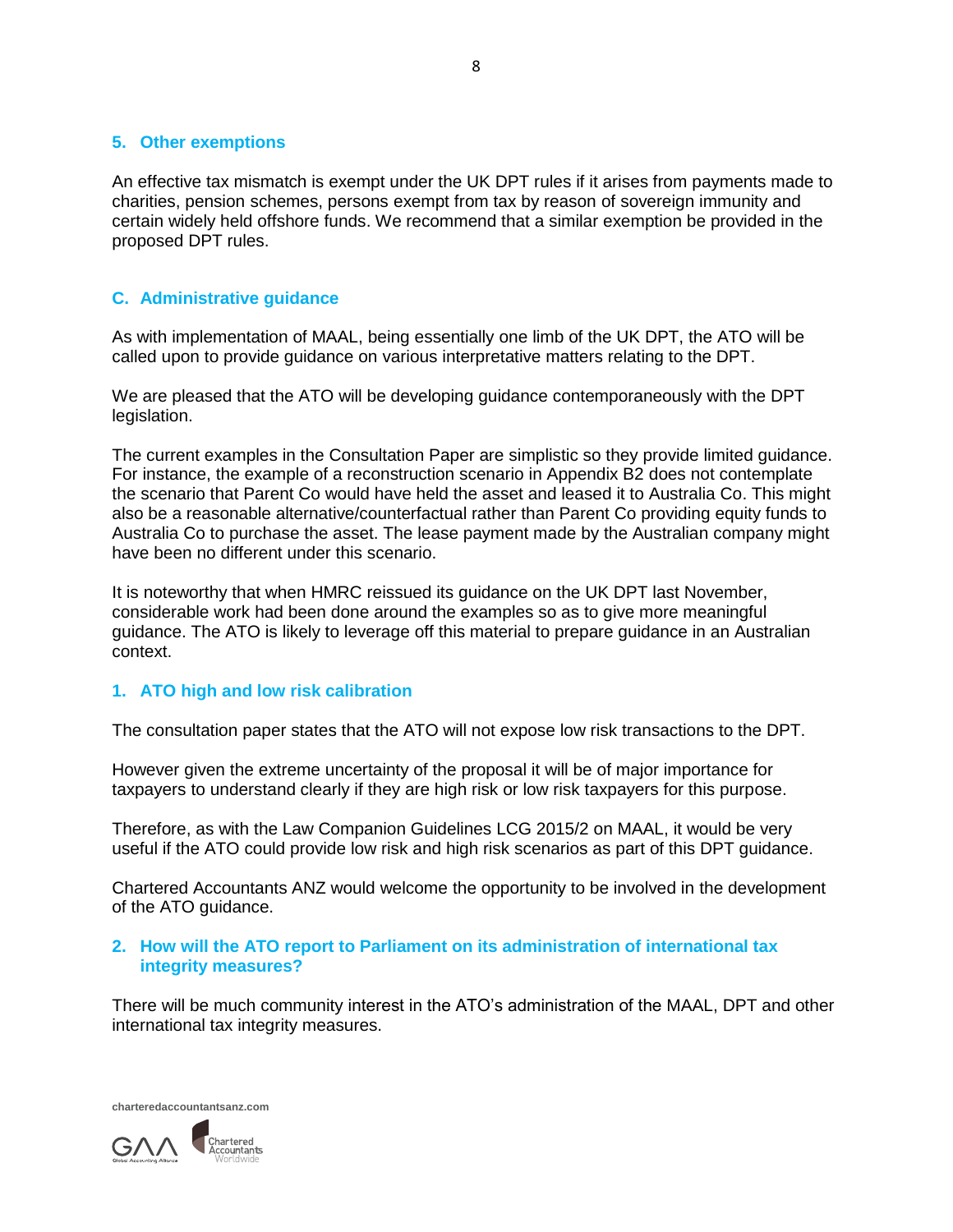Recent experience suggests that parliamentary committees such as the Senate Economics References Committee will continue to have a strong focus on this topic area<sup>7</sup>.

This attention will not just be on how the law is being applied (e.g. amended assessments and settlements, as well as the amount of tax revenue at stake), but also whether the threatened application of the law has resulted in corporate restructuring beneficial to the Australian tax base.

Given the secrecy provisions of the income tax law and the need to maintain good working relationships with the large company sector, the ATO should further develop and publish its strategy for communicating such insights.

We suggest that the ATO work with relevant external stakeholders in developing this strategy, and seek to dovetail this work with other initiatives such as the voluntary code on transparency.

## **D. Legislating the DPT**

The Consultation Paper does not specify how the DPT will be legislated.

We are inclined to think that the provisions should form part of Part IVA for reasons including that the necessary machinery is in place and there is a treaty override. The taxing power associated with the DPT can presumably be linked by reference to the relevant section(s) in Part IVA where the DPT machinery provisions are located.

Increasing use of Part IVA for an expanding array of integrity measures may impact relationships with Australia's tax treaty partners. For example, we are aware of some critical statements from the USA in response to the UK's DPT<sup>8</sup>. The relevant officials within Treasury and the Department of Foreign Affairs and Trade will no doubt brief relevant Ministers on whether similar comments have been directed at Australia.

## **E. Post implementation review**

In our view, the government should commit to a post-implementation review of the DPT by the Board of Taxation in two years once progress has been made by the global community on the OECD's BEPS recommendations, or any adverse investment impacts are identified.

Implementation of the BEPS initiatives on a multilateral basis is already being monitored by Treasury. We anticipate that a number of these BEPS initiatives will have an impact, in particular Action items 8, 9 and 10 dealing with transfer pricing, Action 5 on countering harmful tax practices, Action 6 on preventing treaty abuse and country by country reporting (Action 13).

[http://www.aph.gov.au/Parliamentary\\_Business/Committees/Senate/Economics/Corporate\\_Tax\\_Avoidan](http://www.aph.gov.au/Parliamentary_Business/Committees/Senate/Economics/Corporate_Tax_Avoidance) [ce](http://www.aph.gov.au/Parliamentary_Business/Committees/Senate/Economics/Corporate_Tax_Avoidance)

<sup>8</sup> For example, refer comments attributed to Robert Stack (US Treasury Deputy Assistant Secretary, International Tax Affairs in *The International Tax Review*, 2 February 2016. <http://www.internationaltaxreview.com/Article/3526205/Global-Tax-50-2015-Robert-Stack.html>



l <sup>7</sup> Refer to the Committee's recent Inquiry into Corporate Tax Avoidance.